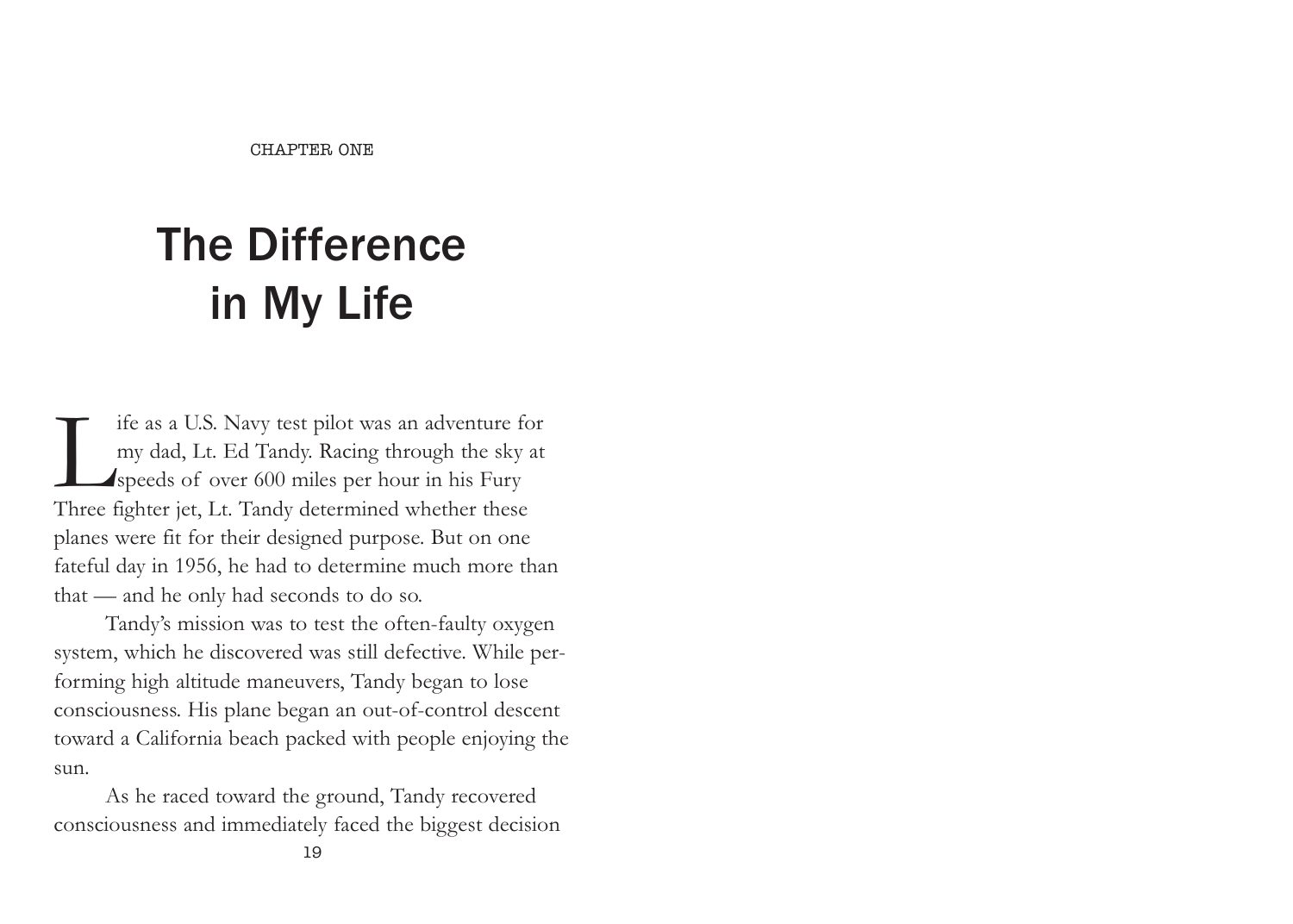of his life — either bail out and save himself, allowing the plane to crash onto the crowded Monterey Bay beach; or fly the plane into the water to spare those on the beach. With a young bride who was pregnant with their first child, the decision was anything but easy. Yet Tandy had already made his decision the previous evening while reading his Bible.

### "Come"

Opening his Bible on the evening prior to his test flight, Tandy began reading the story of Jesus walking on the water in Matthew 14. As he pored over the passage, one word seemed to stand out to him.

*Peter said to [Jesus], "Lord, if it is You, command me to come to You on the water." And He said, "Come!" And Peter got out of the boat, and walked on the water and came toward Jesus. — Matthew 14:28-29*

He circled with his red pen the word "come." Something in that word so gripped Tandy that his countenance suddenly changed. His wife saw the look on his face and asked, "Ed, am I going to lose you?" Tandy replied, "No. Why would you say that?" She asked only because she detected a certain unfamiliar look in his eyes.

That night, God spoke to Lt. Ed Tandy about the importance of following His voice. Less than 24 hours later, Tandy heard God's voice loud and clear.

To some of the people sunning on Monterey Bay beach, Tandy's out-of-control airplane must have looked like some special air show. But to a waiting young bride, pregnant with their firstborn son, it was no show at all. It was a day that would change her life — and the life of her son — forever.

In the split second he had to decide, Lt. Tandy made the decision to veer away from the beach and into the water, flying his fighter plane into glory. An eyewitness reported that the plane started to make a recovery from the crash dive, but when the plane ran out of altitude, it suddenly dove straight into the water.

A single word from his Father in heaven gave him the courage to face his destiny. On the eve of Memorial Day in 1956, a hero was welcomed into heaven.

Knowing the kind of man my father was, my mom told me she believed that Ed heard the same word he had circled the night before, answering the call to come.

## Where are the fathers?

We can look around and see the devastating aftermath in both families and societies where children are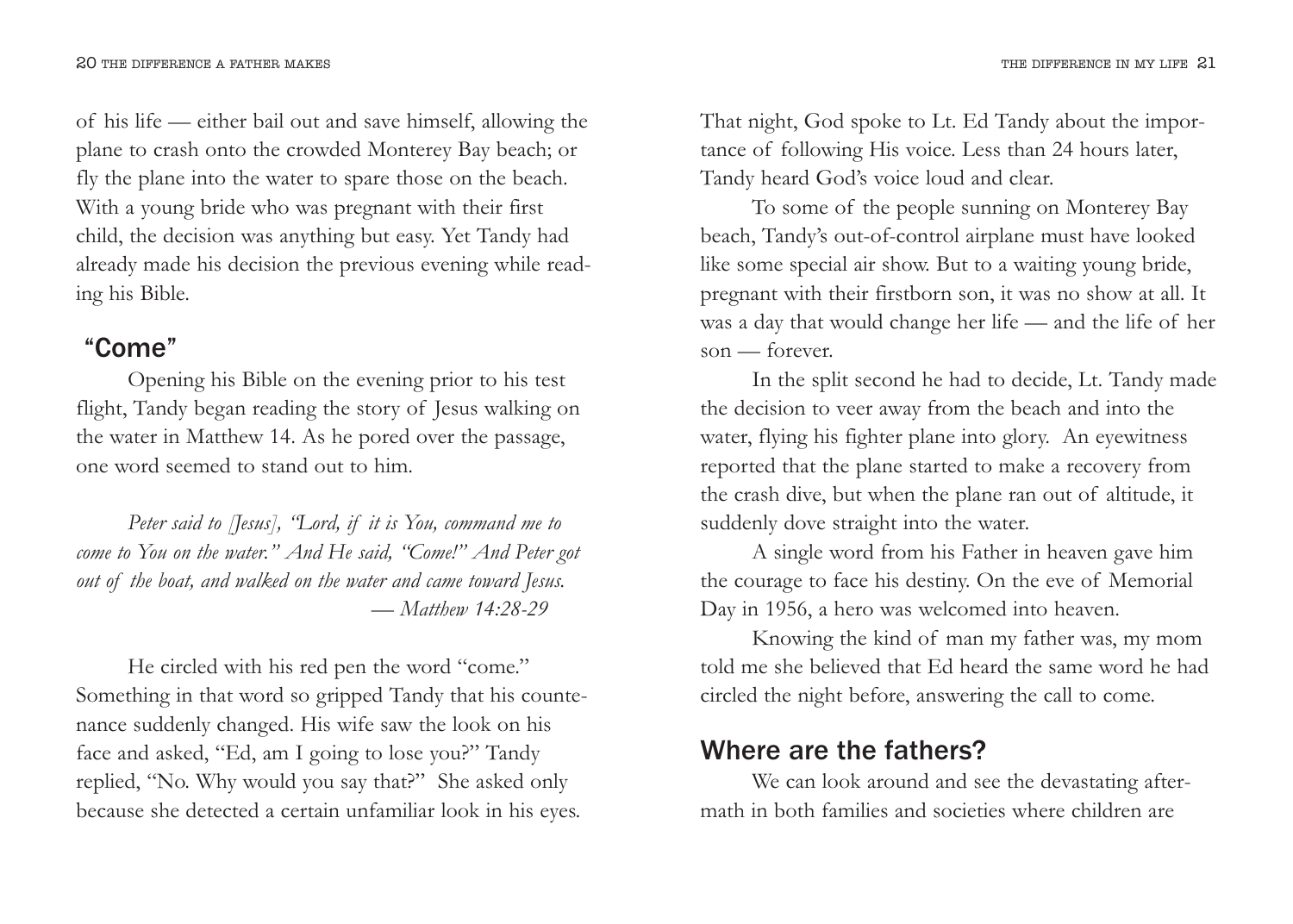raised without involved and effective fathers. We are given a tremendous responsibility to help usher our children into the destiny God has for them, although we may struggle with the practicalities of how to accomplish that goal.

My dad's death before I was born could have triggered a cycle in which my young life spiraled out of control. Like me, you may not have even known your dad. Or you may have known him as an alcoholic or an abuser. Maybe you only knew him on weekends as a result of a broken home life. Or perhaps your dad lived in your house your whole life, but wasn't there emotionally.

Regardless of your situation, there is still hope because you have a heavenly Father who will always and forever outshine your earthly father, no matter how great he might be. It was my heavenly Father who spoke to me and explained that the last word on my father's mind before he died — "come" — was the same word He wanted me to use as an invitation to others to know Him. And it was my heavenly Father who placed His loving arms around my life and helped me find my identity in Him.

You may not yet fully grasp the power you have as a father to influence the lives of your children because you never had it modeled in your own life. However, God

gives you a tremendous responsibility as a man to help guide your children into the destiny that He has for them. And since God is a good and loving Father, He has placed inside of you the tools you need to call your children into their destiny.

## How do I know when I've arrived?

I was fortunate to have a stepdad who loved me as if I was his own. Through his guidance and leadership, I knew the point in my life when I became a man. That knowledge gave me both the courage and the trust to go out and seek my dreams. It also enabled me to grow into a generative father in my own right.

When I read the book, *Wild at Heart* by John Eldridge, he framed a question that has stayed with me: "Even if he can't quite put it into words, every man is haunted by the question, 'Am I really a man? Have I got what it takes ... when it counts?" That is a big question every young person struggles with. Perhaps even more pressing is this question: How do I know when I have arrived? When does a boy become a man? When does a girl become a woman? And how do they know it?

If you are asking yourself these questions, you're not alone. Most fathers in our culture today have no idea how to call out their children into adulthood because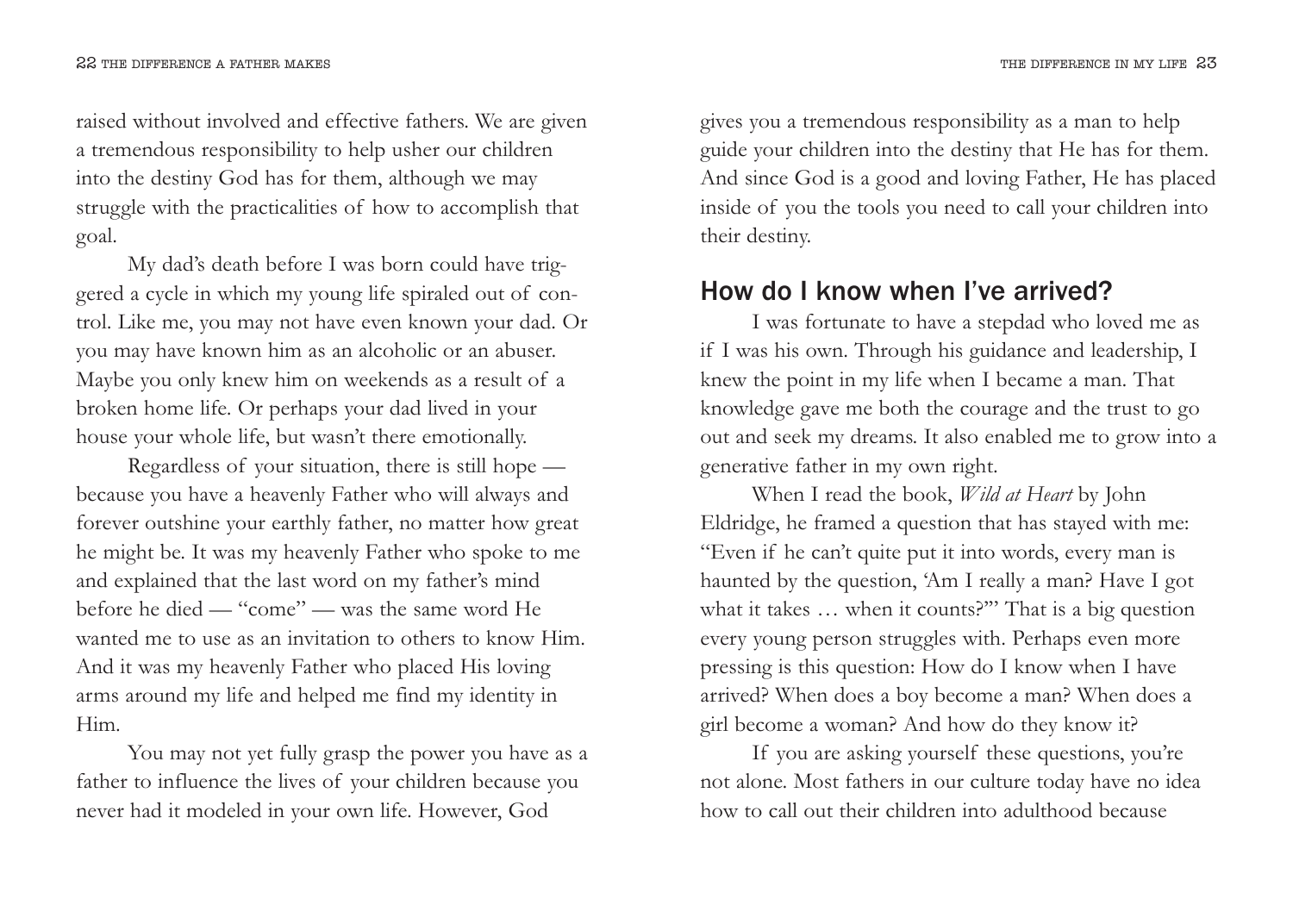they've had no role model. Jewish tradition has a rite of passage which marks the day a boy enters into manhood — the bar mitzvah. But most Americans in the 21st century have no such ritual.

When was the moment you knew you no longer had to work for the love and approval of your dad? If you haven't experienced such a moment, when will you feel sufficiently secure that you can spend the rest of your life living out your dreams? When will you be able to stop striving for affection and acceptance from your dad or others around you?

#### *Is that really possible?*

It is difficult to know what your father thinks about you if you never see him. We have a growing epidemic in our country of fatherless homes. Dr. Scott Larson, president of a ministry designed at reaching juvenile teenagers, found that 50 percent of the children in America go to bed on any given night without the voice of a father in their home. I have come to understand that the question little boys and little girls — as well as men and women want answered is this: What does my dad really think about me? If that remains a serious question in our lives, we will spend our lives performing for an audience of one man who either doesn't get it or doesn't realize that it's his voice that matters.

# Setting the direction for your kids

So, who is setting the direction for the lives of your children? Who is telling them who they are? Who is helping them find their way? If you aren't, someone will be filling your shoes. Is the television telling them how to live their lives? The culture? Their friends?

In a recent survey, Josh McDowell found that 70 percent of teens in his ministry said the number one value in their lives is a sense of family.

Why do you think there has been a boom in coffee shops like Starbucks around the world? Because that is the place where kids go to try to find out who they are. They sit and listen to each other's stories. They place tremendous

Kids don't want bigger houses, faster cars, or more money in the bank.

value in hanging out and building relationship, partly because that is not happening at home. Dads have spent their lives building their careers, unaware of what kids want today. Kids don't want bigger houses, faster cars, or more money in the bank. What they really want to know is this: What does my dad really think about me?

Following my father's death, my mother moved east in the beginning of July 1956 to be closer to her parents. A pregnancy check-up left everyone concerned that the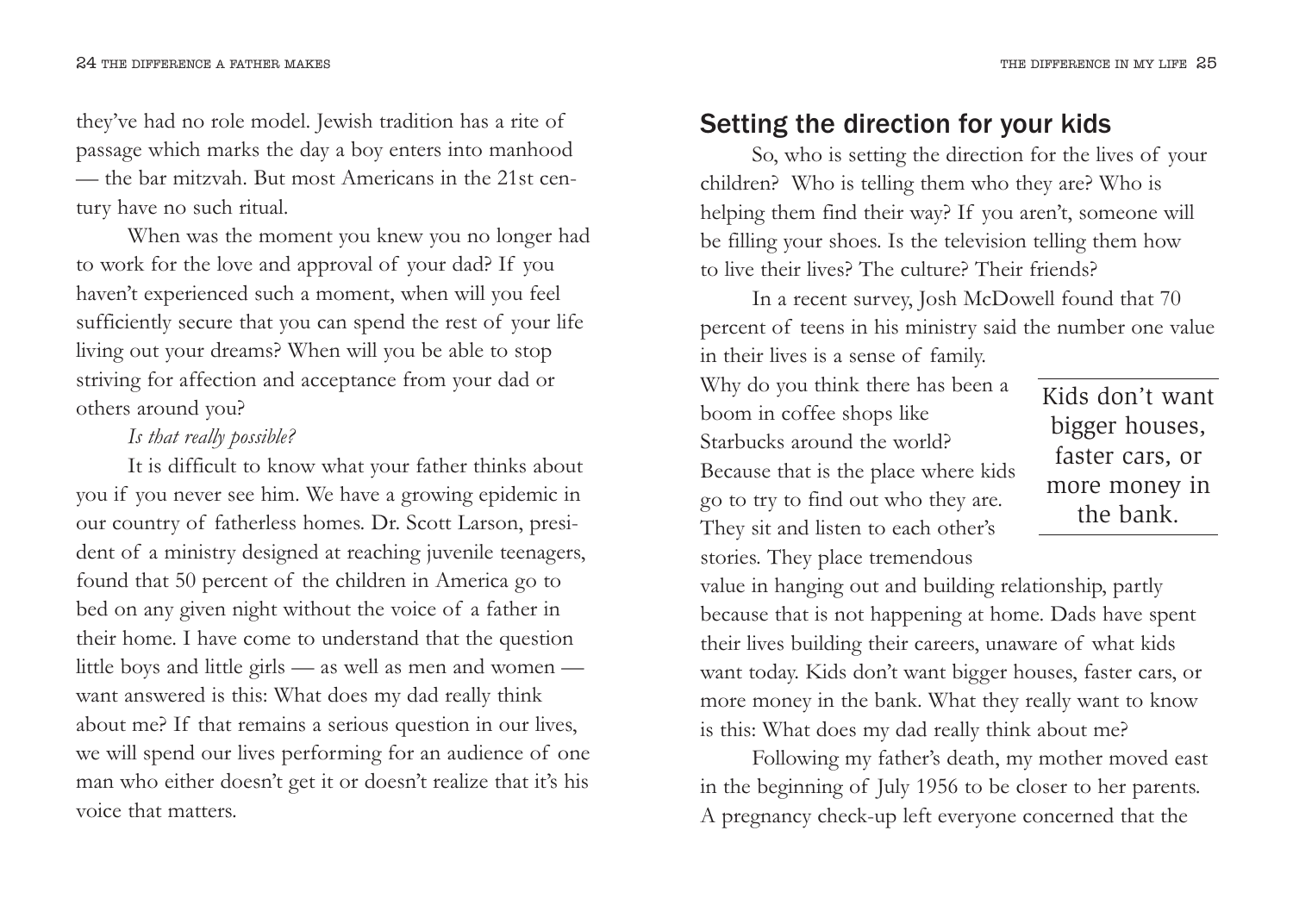shock of my father's death would affect my health as a baby in the womb. They told my mother that my fetal heartbeat had stopped. Upon hearing the doctor's words, my mother snapped out of the shock she was in and went on a long walk through the streets of Annapolis. She told me that she prayed, "Lord, if you save my son, I will give him back to you."

I was born later that day on July 11, 1956, a healthy eight pounds, 11 ounces.

## Losing my dad but gaining a father

There is a truth in scripture that speaks to what every life is about. When God looked down from heaven, He looked for a champion to change the world. He chose a young man to make a difference. His name was Jeremiah. He wrote these words that God spoke over his life:

*"Before I formed you in the womb I knew you, and before you were born I consecrated you; I have appointed you a prophet to the nations." Then I said, "Alas, Lord God! Behold, I do not know how to speak, because I am a youth." But the Lord said to me, "Do not say, 'I am a youth,' because everywhere I send you, you shall go, And all that I command you, you shall speak."*

*— Jeremiah 1:5-7*

In a moment, a young boy was changed into a man through the words of a Father. Jeremiah went on to live a life that was anchored in those words. What struck me about this passage is that our calling predates our birth. In other words, you have always been on the mind of your Father in heaven. He has a plan and purpose for every life He creates. There has never been a moment when you have not been on His mind. There is a power and a freedom in living out of His love toward you.

Not long after I was born, my mother met another Navy officer named Dan McGlasson. They fell in love and got married. It was Dan who helped set the direction of my life by building structures that enabled me to effectively chase after my dreams. My stepfather was a motivator. He wanted me to excel. From cleaning my room to playing sports, he pushed me to be the best I could be.

Early one morning, he woke me up with an air horn, asking me one question, "Son, what do you want to be when you grow up?" At 5 o'clock in the morning, all I could see was a poster of Bob Hayes, the fastest man in the National Football League. I looked at him and said, "I want to become a professional football player." He said, "Great! It is now time to build a ladder to your dreams one rung at a time."

Before I knew it, he had strapped a five-pound ankle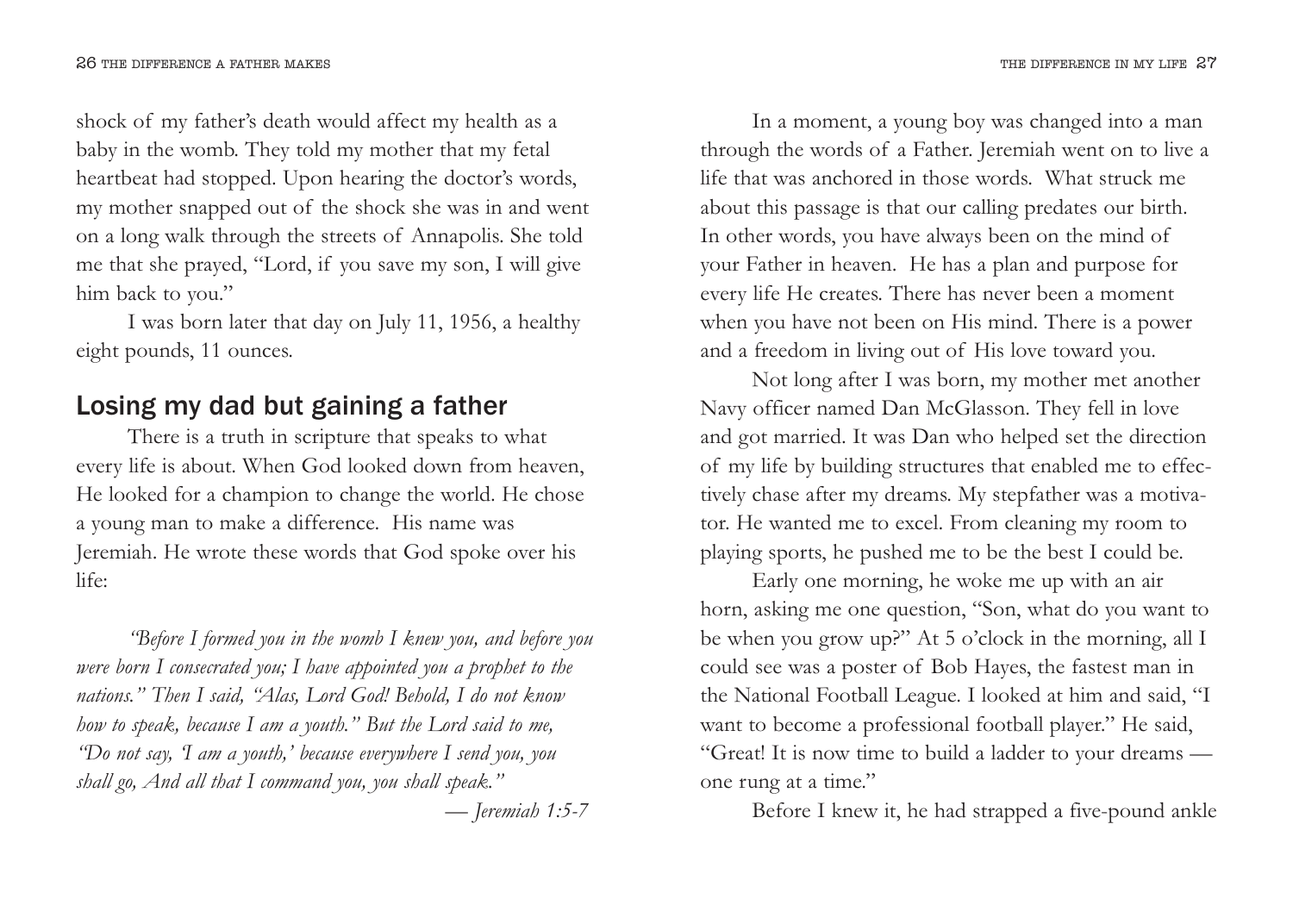weight on each of my skinny 11-year-old legs and put new sneakers on my feet as we jumped into the car. He dropped me four miles from the house and said, "If you are going to do this, son, you have to outwork every other kid in America who is sleeping in right now. I am going to help you do this. I am going home to cook your breakfast. What do you want?" I remember ordering steak and eggs, blueberry pancakes, and orange juice. Then he just drove away!

I ran home that day with those five-pound ankle weights slipping up and down my skinny legs. And when I got home, breakfast was ready. There is nothing like eating a great meal after a good workout. (They don't call me Big Ed for nothing!) For years, I thought the reason hair didn't grow on my lower legs was because of the chafing of those five-pound Sears ankle weights.

My stepfather dropped me off five days a week throughout my high school years. That early morning structure in my life gave me a mental advantage over other athletes. I knew that I was gaining a day on every other high school athlete who was not getting up early. And it was because of my stepfather's willingness to help me reach my dreams that I eventually achieved them. I knew what he thought I was capable of.

# My rite of passage

In the early 1970s, my stepfather commanded a diesel submarine called the *Tiranti Fish*. His duty with the Navy often led him away for months at a time. As a Navy family, we understood that the term "Med" meant the Mediterranean Sea, and that dad was leaving for at least three months to serve our country in the waters off the coast of Europe.

One day as his submarine was getting ready to depart for maneuvers in the Mediterranean Sea, my mother and I went down to the dock to say good-bye to him. With ceremonial colored smoke blasting out of the engines, the 300-foot *Tiranti Fish* started backing out of its berth. Then, my stepfather realized he had made two grave mistakes: He had driven the Volkswagen Beetle to the dock, and he still had the keys in his pocket!

My stepfather grabbed the bullhorn and shouted over the crowd of well-wishers, "Son, today you are a man. Drive your mother home." With that, he launched the keys through the air toward the dock and his 14-yearold stepson — and I snagged them before they hit the ground. I remember to this day the feeling of catching those keys with my left hand. Something happened to me that day when my stepfather declared over the whole crowd that I was a man. I remember grabbing the keys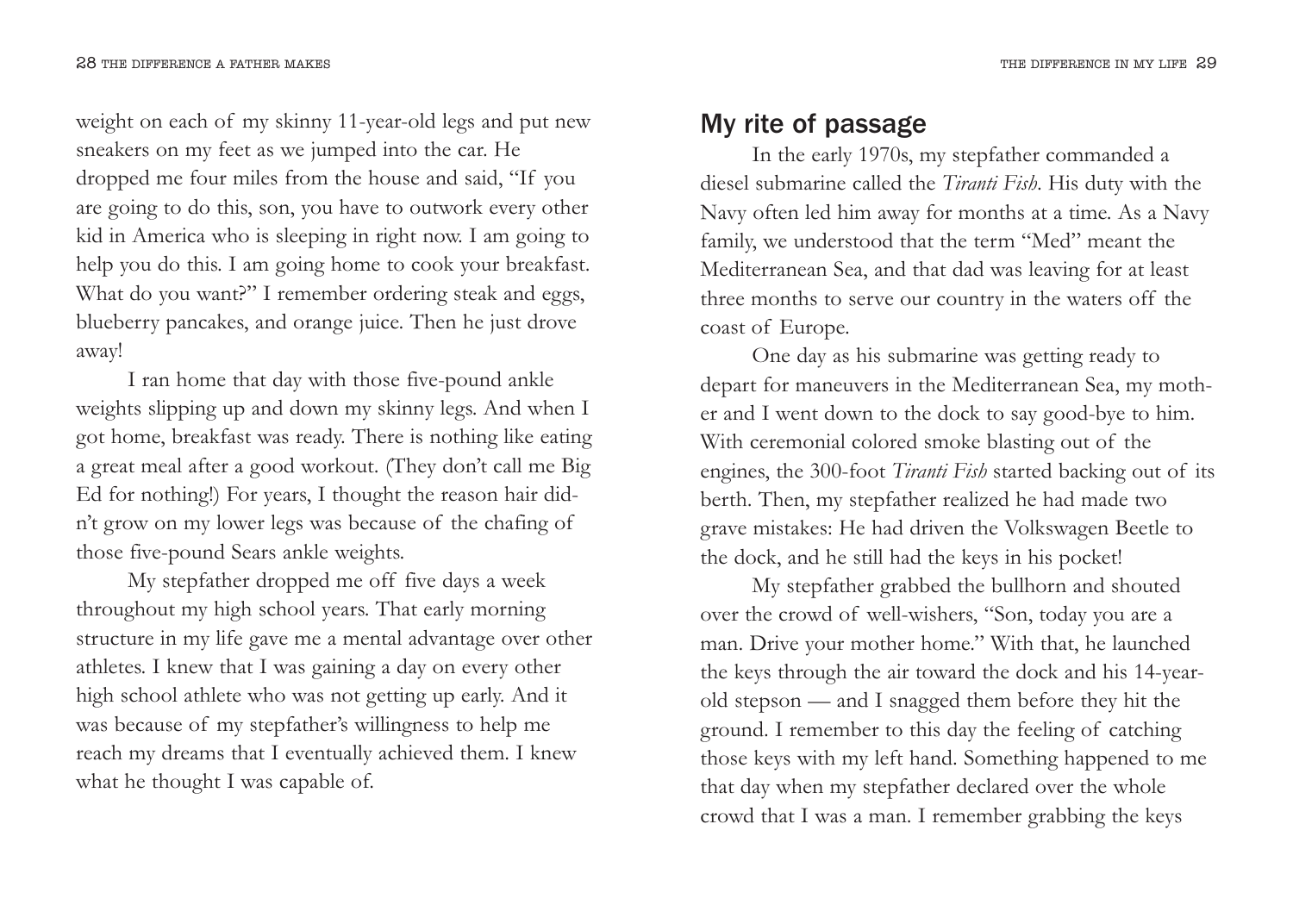and looking at my mother and saying, "Let's go home."

There was just one problem — I had never driven.

My stepfather's mistake of not handing over the keys was an obvious one; driving the Volkswagen was not a readily apparent mistake. However, my mother's inexperience at driving a stick shift quickly revealed how much of a mistake it was. But there was no need to worry — I had just been declared a man, and learning to drive a stick shift was going to be easy, or so I thought.

After we got into the car, I turned the key in the ignition, not realizing that the car was in gear, or how to use the clutch. The car lurched forward a few feet through a shrub brush before coming to a sudden stop. My mother quickly began explaining her limited knowledge of clutch usage.

My next challenge was to find "reverse" on the stick. However, my stepfather had upgraded the stick shift knob to one with a walnut finish, only to affix it with the gears listed sideways. I cranked the ignition without stepping on the clutch again and launched the car through the bushes in front of us. Finally, I found reverse. But as I started backing out, I didn't quite trust the accelerator or the clutch. As I kept toggling those two pedals, it made an unpleasant jerking motion. While I kept trying to find first gear, I pressed the accelerator and rode the clutch. I was

bucking the car — and my mother — back and forth all the way home for two miles with her screaming, "Would you please stop doing that?!" But I made it home because I was a man and my stepfather had said so. I don't think my mother recovered for months from the whiplash I gave her that day!

I knew something had changed in my 14-year-old heart because of his pronouncement over me. It was an accident, but his public declaration over me changed the way I viewed myself. After that, it was hard for my mother to get me to submit. We had many fights because I misunderstood that being "the king" meant to serve her, not to rule her. (But that's another story for another day.)

## Developmental "handoffs"

In my quest to help my children identify milestones in their lives, I started to look for some models in our culture. I discovered that in the Jewish tradition there are three stages in the life of the child. First, there is a child's relationship with his or her mother. It is the mom's responsibility to handle the child's care until the child is weaned. Next, the child is then given over to the dad until he or she reaches the age of puberty — 12 for girls and 13 for boys. At that point, the child celebrates his or her passage into adulthood: bar mitzvahs for boys and bat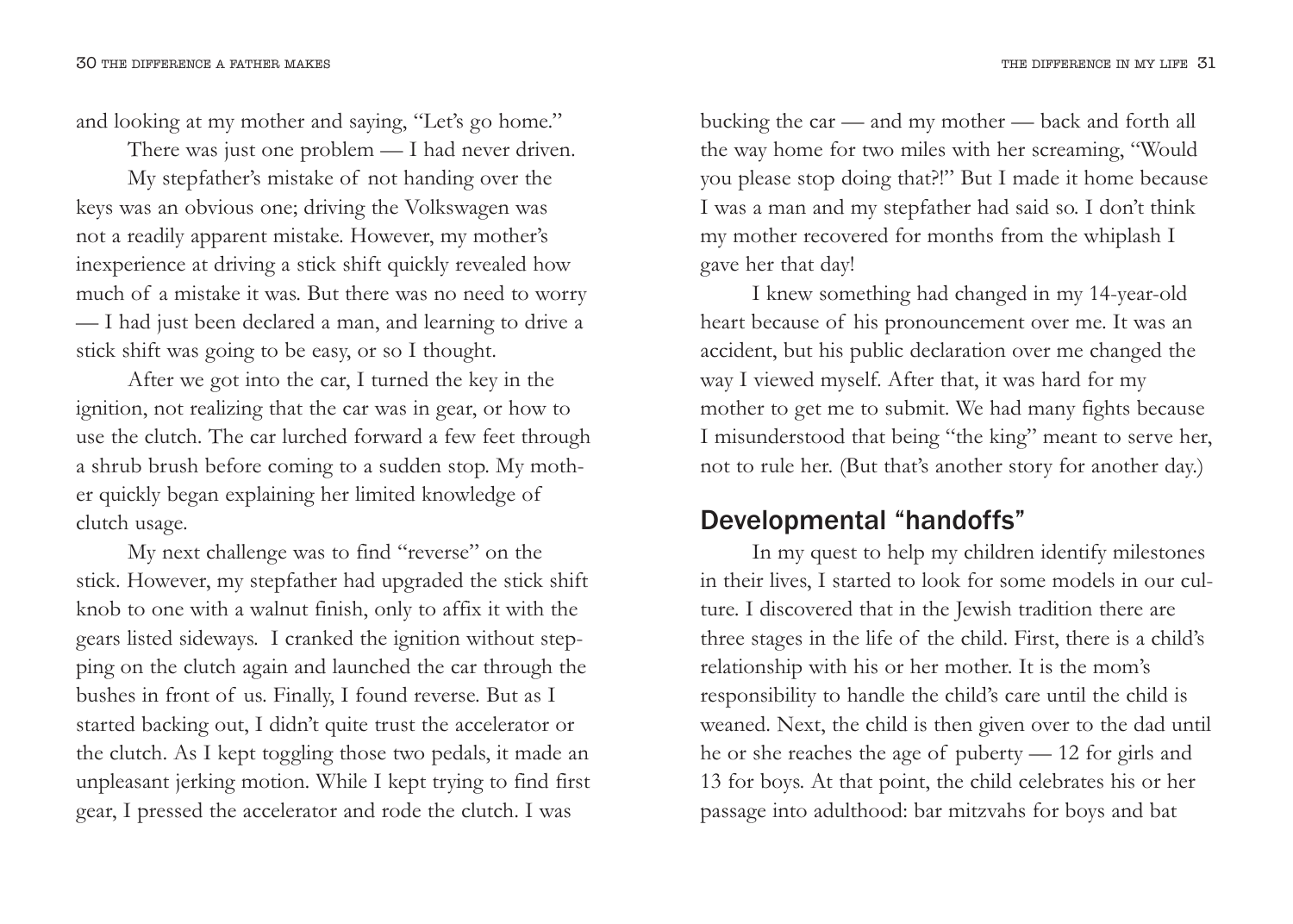mitzvahs for girls. (*Bar* means "son," and *mitzvah* means "of the law." You become a "son of the law.")

Through this ceremony, there is a definite handoff from the father to God, where a boy becomes a man. After the bar mitzvah, they are treated like men. Their mothers must release them into their new life. They are given more responsibility, including times of teaching and reading scripture.

They have now graduated.

*"When I was a child, I acted like a child, but when I became a man, I put away childish things." — I Corinthians 13:11*

So many men are missing that kind of experience. Your father may have never proclaimed to the world that you are a man. He may have never passed down to you what it means to be a man — and how you transition into manhood where you follow your heart and chase your destiny. When your manhood is not in doubt, when you know who you are, you have all the confidence in the world to pursue your dreams.

In the following pages, I will share some tools that will help us become fathers who can make a difference in the lives of our kids. I want to answer the question many

of us are asking: *What does my dad really think about me?* and *Have I arrived yet?* The answers to those questions will help us define our true identity and become all that God has made us capable of becoming. We will also talk about how to define a goal line for our kids, which will allow them to know and understand when they have "scored" in life.

There is a deep wound in many of us because we have never known the love of our fathers. But it doesn't have to remain a deep wound. God, our loving heavenly Father, can heal those wounds by helping us understand and accept His love for us. His love will call you out and declare over your life that you are a man in His eyes.

Now, there is a tremendous challenge for us as dads to pass that same experience along to our kids. We can create moments that let our kids know they have arrived — when we as dads throw up our hands in honor and say, "Touchdown! You're here." There is a similar moment when we become true sons to our heavenly Father when we never again have to prove that we are sons, because the righteousness of Christ is deposited into our lives. We stop living for less and live for the joy He has set before us.